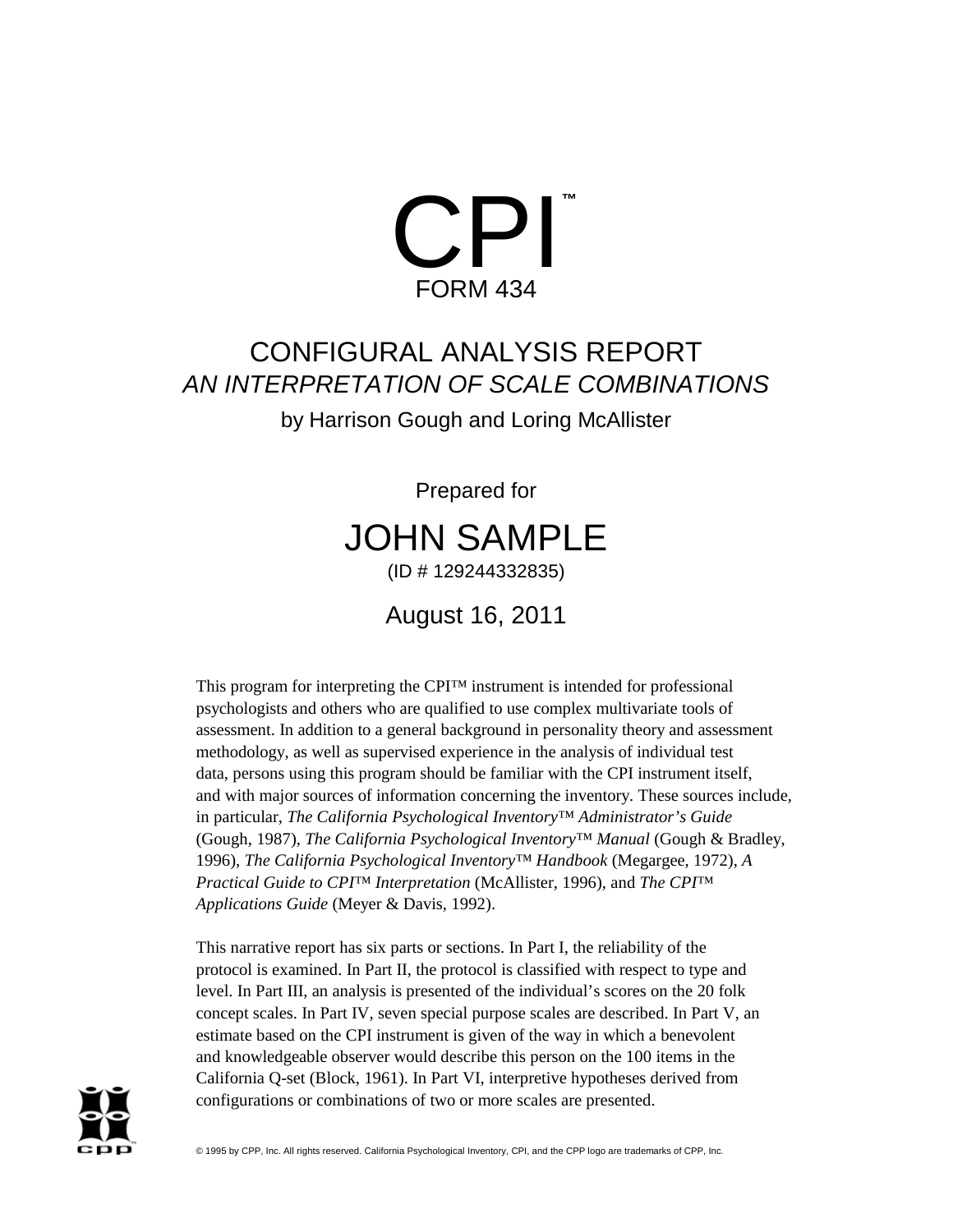# **PART I** Reliability of the protocol

The protocol has been reviewed for unreliability, whether caused by an overly favorable self-portrait, an unduly critical self-representation, or the giving of too many atypical and possibly random responses. **The protocol shows no evidence of invalidity**. The number of items left blank was 0.

# **PART II** Classification for type and level

Psychometric and conceptual analyses of the CPI instrument have identified three basic dimensions underlying scores on the folk and special purpose scales. Two of these themes are manifestations of fundamental orientations—toward people and toward societal values. The third is an indicator of ego integration or competence as seen by others, or self-realization as seen by the respondent. Each dimension is assessed by a scale uncorrelated with (or orthogonal to) the other two. These vector or dimensional scales (called v.1, v.2, and v.3), taken together, define a theoretical model of personality structure called the 3-vector or cuboid model because of its geometric form.

The first vector scale (v.1) assesses a continuum going from a participative, involved, and extraversive orientation at the low end, to a detached, internal, and introversive orientation at the high pole. The second vector scale (v.2) assesses a continuum going from a norm-questioning, rule-doubting orientation at one extreme, to a norm-accepting, rule-favoring orientation at the other. Bivariate classification according to scores on v.1 and v.2 gives rise to four lifestyles or ways of living, called the Alpha, Beta, Gamma, and Delta. When scores on v.1 and v.2 are close to the cutting points, lifestyle classifications may be ambiguous, and/or mutable. Each type or lifestyle has its own specific modes of selfactualization and its own specific modes of psychopathology. Level of ego integration or self-realization is indicated by scores on the v.3 scale. The higher the score on v.3, the greater the individual's sense of self-realization or fulfillment. The lower the score on v.3, the more likely that the respondent has feelings of inefficacy, alienation, and dissatisfaction.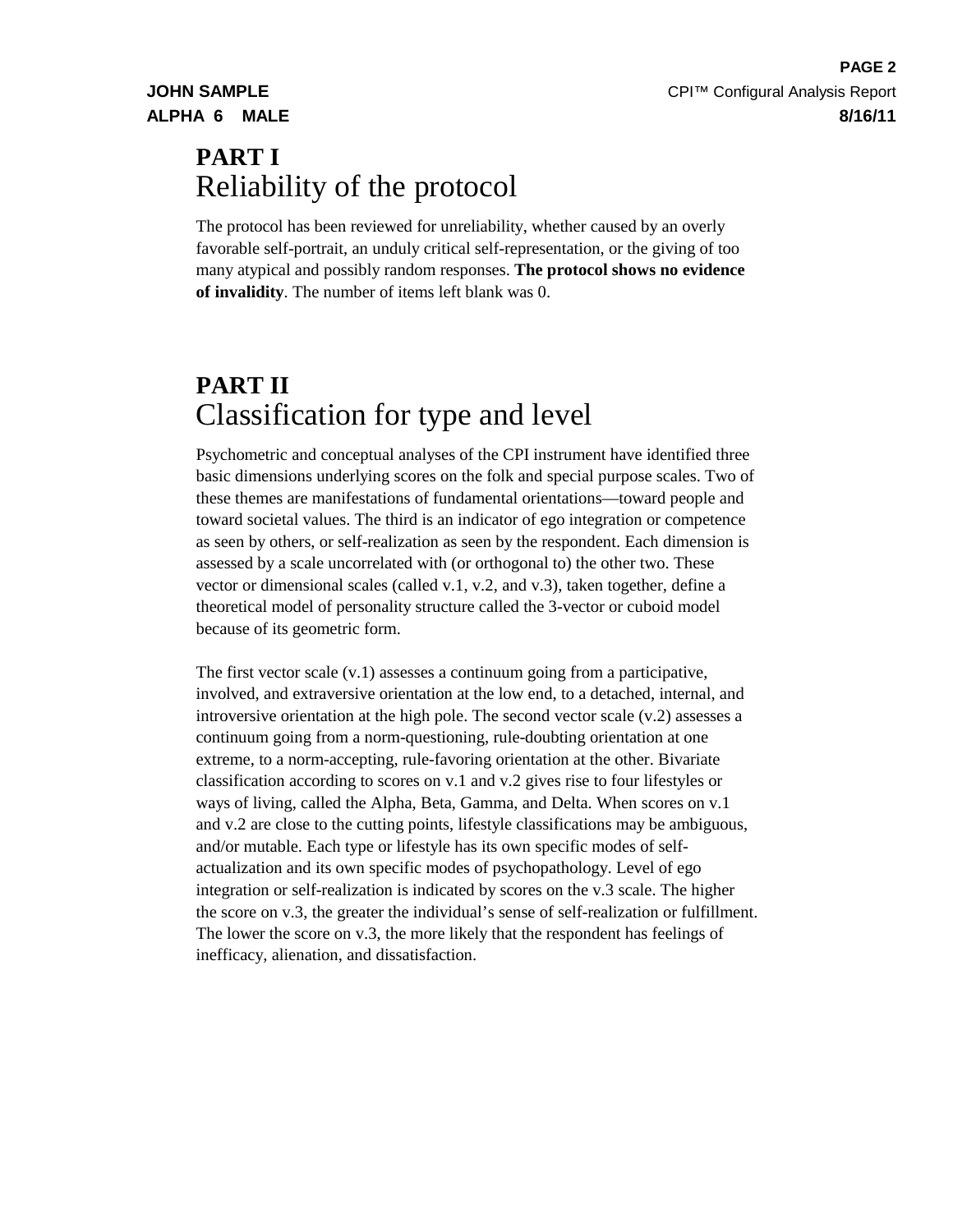

**The scores on v.1 and v.2 obtained by JOHN SAMPLE place him in the Alpha quadrant, as shown above.** The following brief description of the Alpha type gives some of the important implications of this classification.

The Alpha type or lifestyle is defined by below average scores on vector 1, and above average scores on vector 2. Alphas, therefore, tend to be involved, participative, entrepreneurial, and rule-favoring. At their best, they can be charismatic leaders and instigators of constructive social action. At their worst (low scores on v.3), they are rigid in their beliefs, intolerant of those who think differently, authoritarian and punitive, and seemingly incapable of introspection or candid self-evaluation.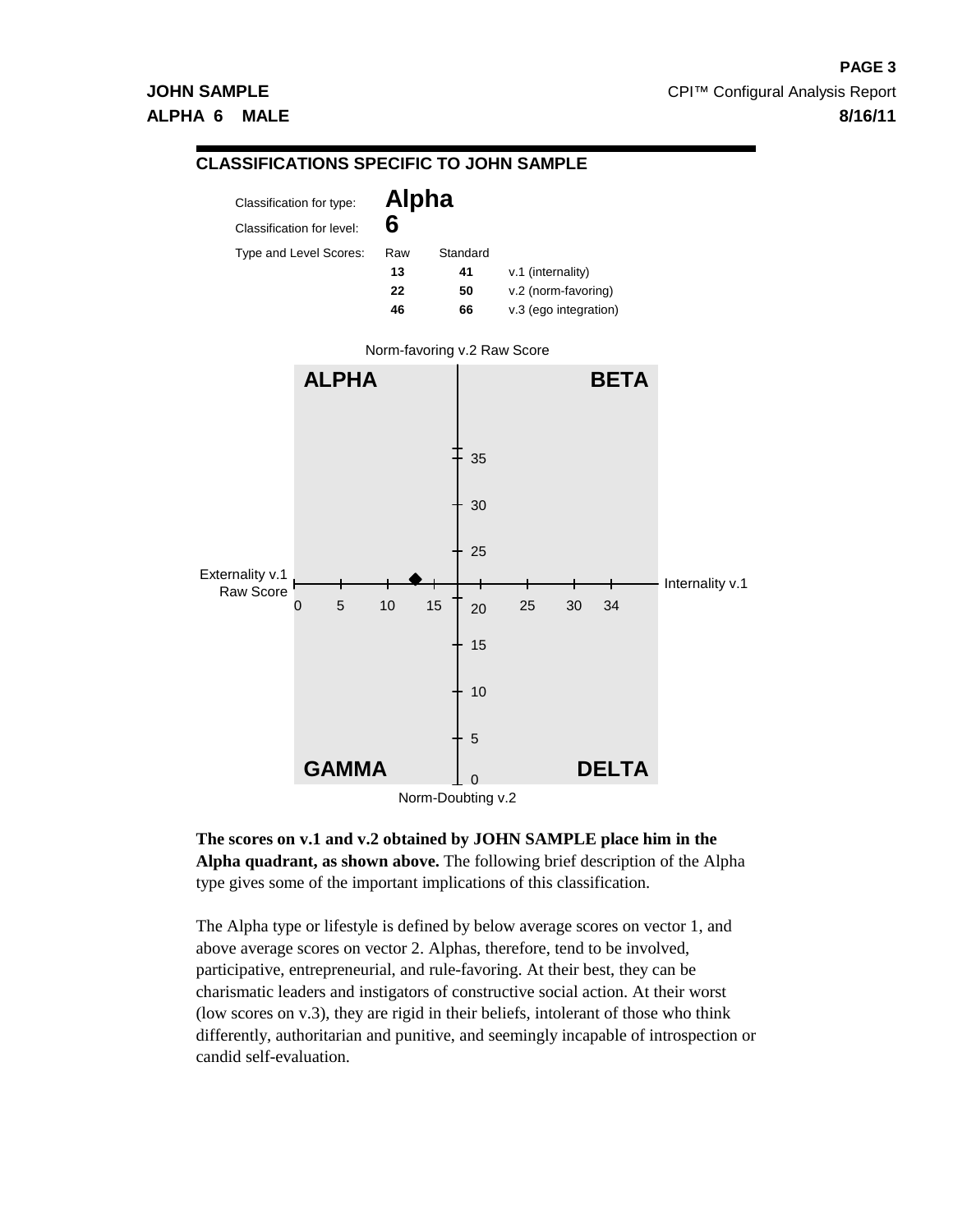

In regard to ego integration as indicated by the v.3 scale score, JOHN SAMPLE is at **level 6,** suggesting **a distinctly favorable** realization of the potentialities of his type. For persons at this level, one can expect superior initiative and self-confidence, along with good leadership skills.

**PAGE 4**

# **PART III** Interpretation of the 20 folk scales

The type and level classifications given just above furnish initial guidance for interpreting this protocol. The specific comments presented here in Part III should be coordinated with the prior type/level heuristics. Let us now turn to the profile of 20 folk concept scales, attending to the four regions of the profile sheet, and to the scales within each sector. A professional, individuated interpretation can, of course, go farther than this, taking account of patterns and configurations among the scales. Two excellent sources of information for configural hypotheses are the monographs by McAllister (1996), and Meyer and Davis (1992). Important information can also be gleaned, however, from a sequential reading of the scales on the profile sheet. This analysis of each of the 20 scales will lead to more specific comments than can be derived from type and level alone.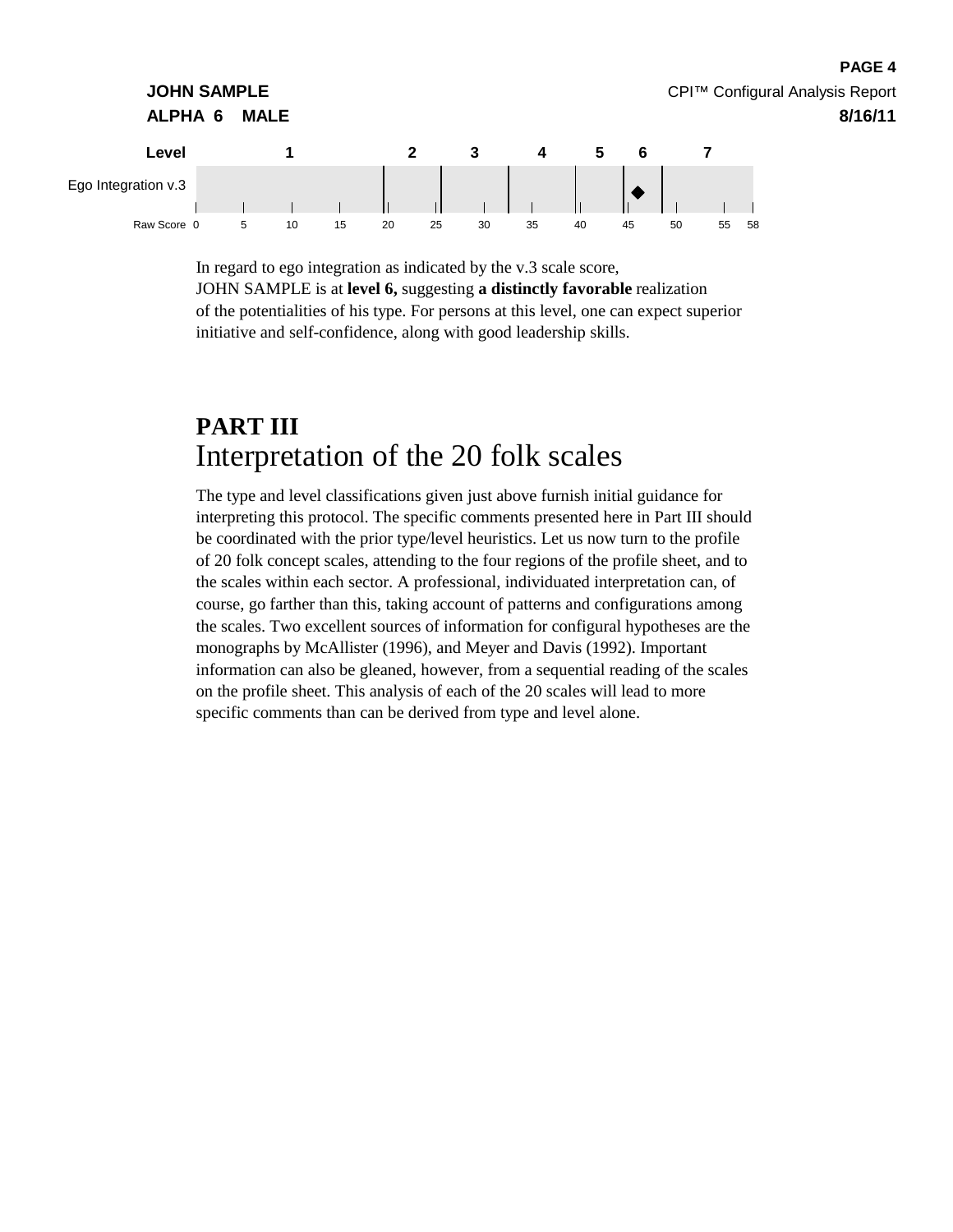# **ALPHA 6 MALE 8/16/11**

## **PROFILE BASED ON NORMS FOR MALES**

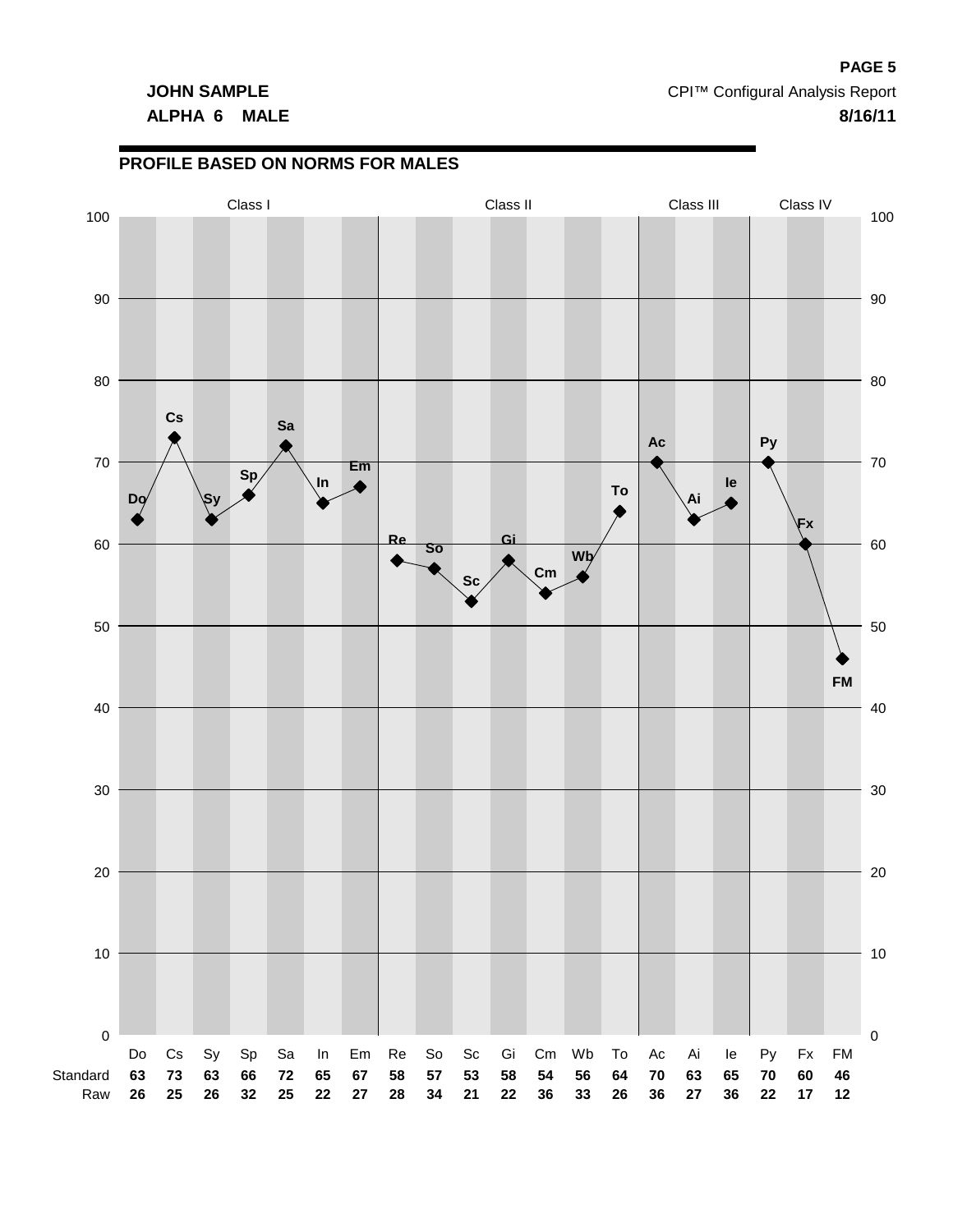### **PROFILE BASED ON TOTAL NORMS**

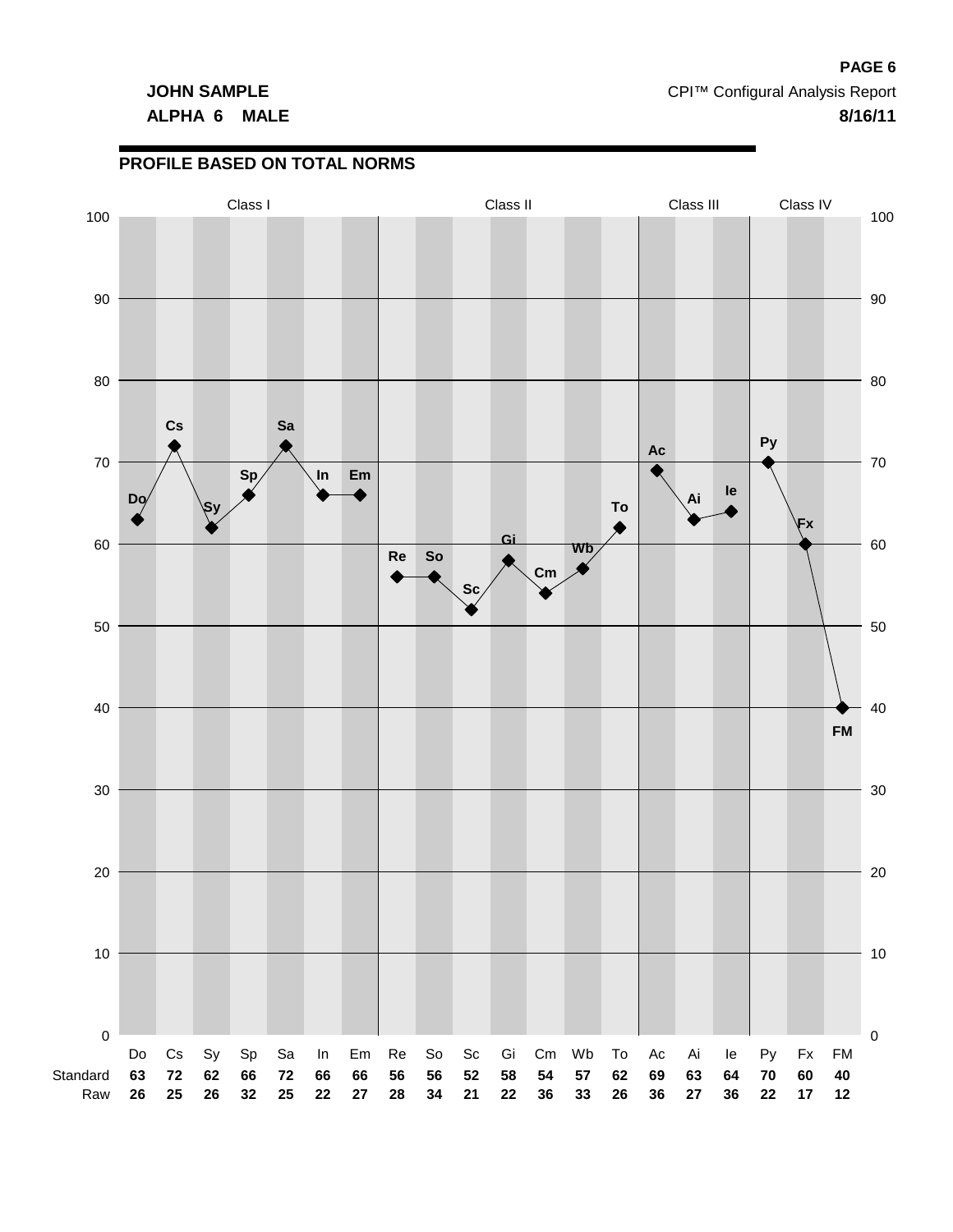# Class I Scales and Interpretation

The first sector of the profile contains scales assessing interpersonal style and manner of dealing with others. From an analysis of the seven scales in this region of the profile we can get an impression of how he approaches others, and of qualities such as self-confidence, poise, and initiative.

From the standard scores for each scale, some inferences about JOHN SAMPLE may now be proposed:

# **CLASS I SCALES**

### **Dominance (Do) 63**

- feels sure of self
- appears strong and self-confident to others
- has good leadership potential

### **Capacity for Status (Cs) 73**

- is ambitious, alert to opportunity, and enterprising
- tends to be individualistic
- is aggressive in seeking personal goals; values power and status

### **Sociability (Sy) 63**

- enjoys the company of others
- is outgoing and talkative
- initiates humor

### **Social Presence (Sp) 66**

- is spontaneous, versatile, and clever
- is verbally fluent and articulate, at ease in nearly any situation
- is adventurous; likes excitement

### **Self-Acceptance (Sa) 72**

- has a strong sense of personal worth, even to the point of being self-centered and egoistic
- is optimistic concerning personal prospects
- is articulate and persuasive in dealing with others
- is socially outgoing and responsive

#### **Independence (In) 65**

- is strongly independent and resourceful
- has no hesitation about differing with or standing apart from others
- is assertive and articulate
- sets high goals for self and usually attains them

#### **Empathy (Em) 67**

- is insightful concerning how others feel and think
- is quick to respond to social nuances
- is pleasant to be with
- has a wide range of interests
- is outgoing and sociable
- has progressive views on most issues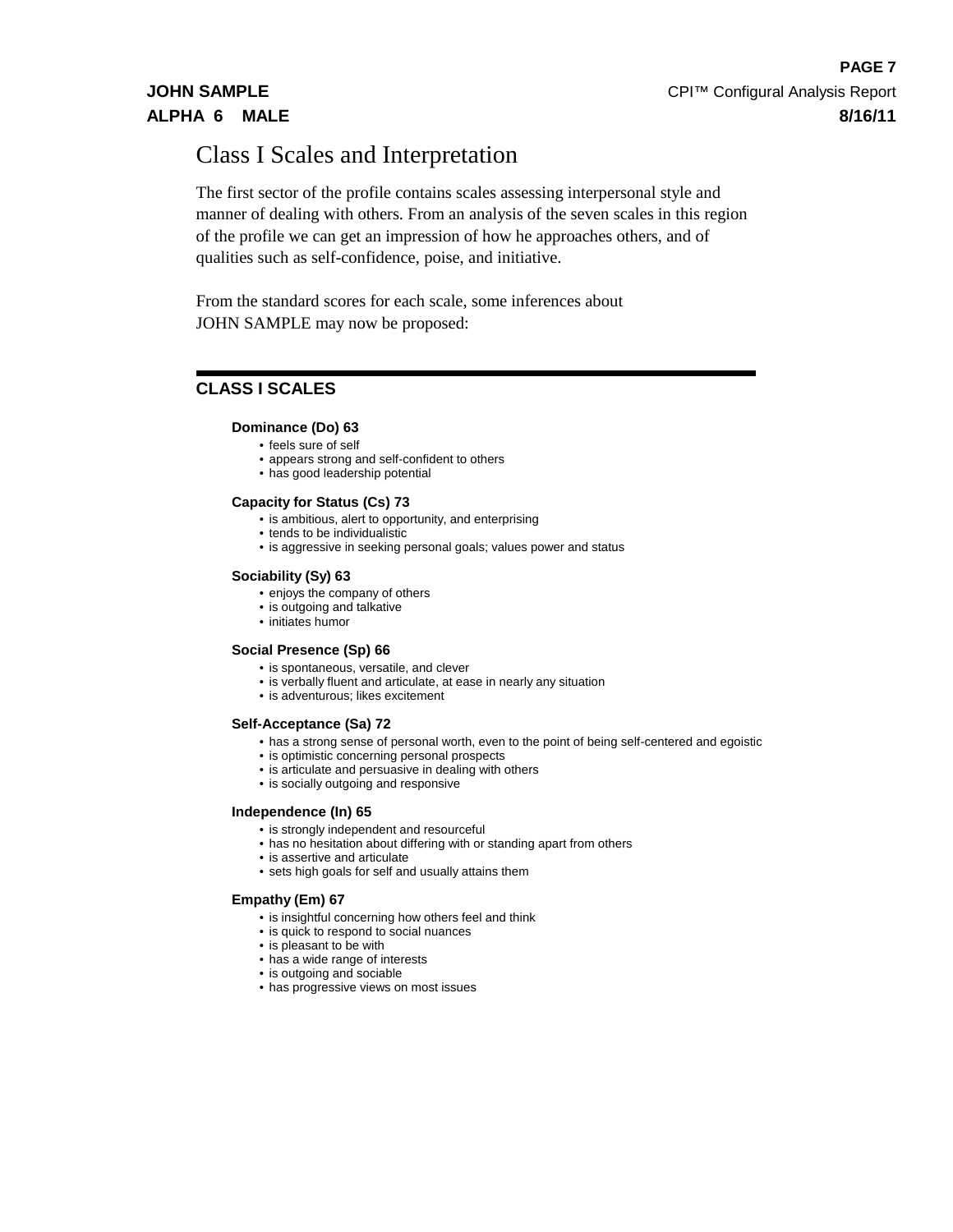# Class II Scales and Interpretation

The next sector of the profile contains scales pertaining to the internalization and endorsement of normative conventions, including norms related to selfpresentation. From an analysis of scores in this region, we can obtain an impression of how he views social norms and how his conduct is affected by these considerations.

# **CLASS II SCALES**

### **Responsibility (Re) 58**

- is a conscientious, well-organized person
- takes duties and obligations seriously
- is usually uncomplaining and in good spirits
- behaves in a cooperative, helpful way

### **Socialization (So) 57**

- is reliable, dependable, and conscientious; gets things done
- is industrious, equitable in temperament, seldom rash or capricious
- accepts own lot in life without complaint or resentment
- works well with others

### **Self-Control (Sc) 53**

- is not strongly characterized by either over-control or under-control
- has a good balance between restraint and release of impulse

### **Good Impression (Gi) 58**

- seeks to please others and win acceptance by presenting self as conservative, moderate, and conscientious
- tends to be seen as somewhat dull and unduly conformist

#### **Communality (Cm) 54**

• has responded to a set of consensually-defined items in approximate agreement with the modal pattern of answers

### **Well-Being (Wb) 56**

- feels self to be generally in good health
- is industrious, enterprising, and capable of productive effort
- is not given to worry or anxiety about personal problems

#### **Tolerance (To) 64**

- values rationality and logic in dealing with others
- tries to be fair-minded and tolerant
- is seen by others as trustworthy, mature, and insightful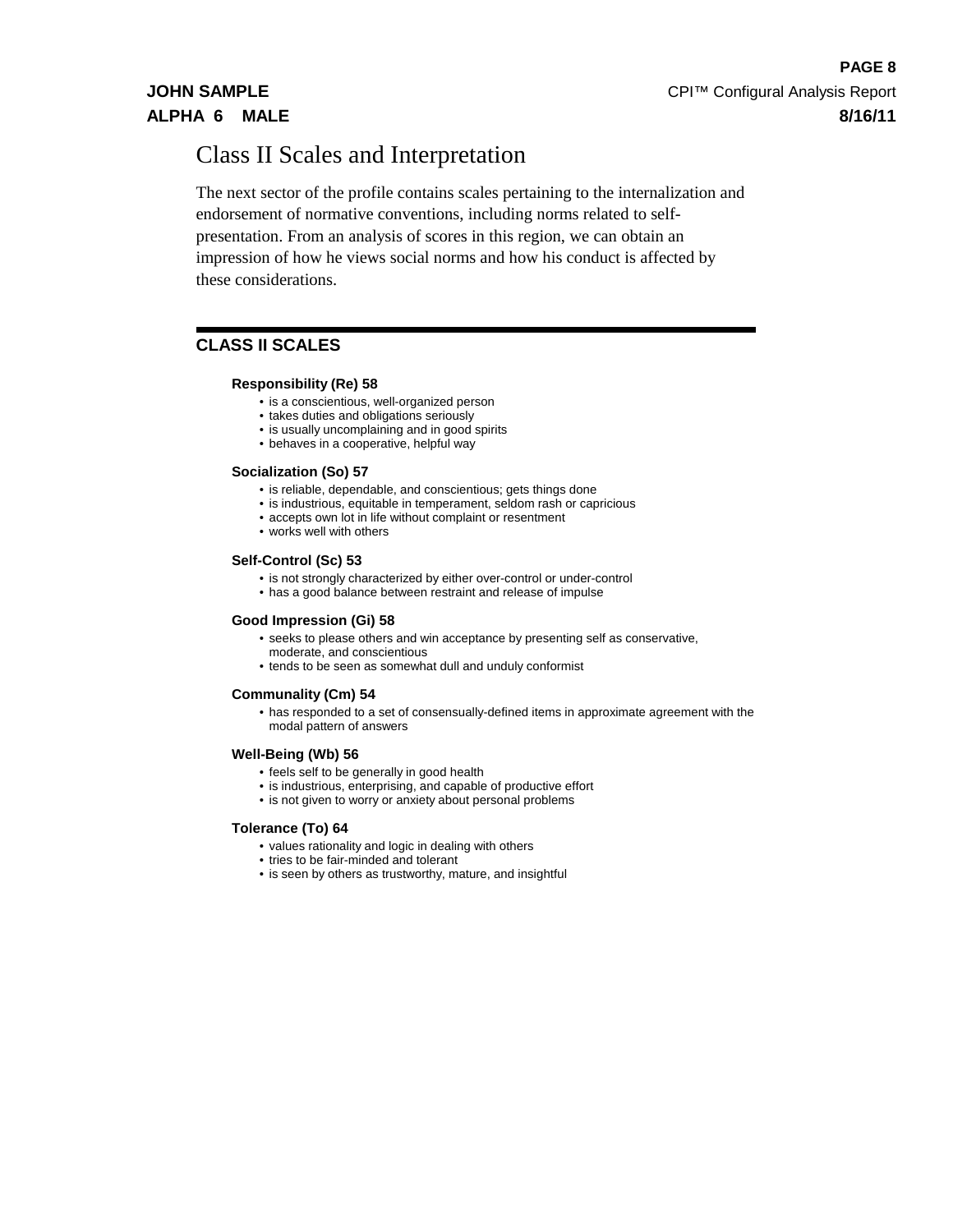# Class III Scales and Interpretation

The third sector of the profile sheet contains three scales pertaining to cognitive/intellectual functioning and the need for achievement in either structured or open situations. From an analysis of scores in this region we can obtain an impression of how he behaves with respect to these matters.

# **CLASS III SCALES**

### **Achievement via Conformance (Ac) 70**

- is organized, efficient, foresighted, and intelligent, with a strong drive for achievement
- productive, gets things done and done on time
- thorough and persevering
- seen by others as capable and reliable

#### **Achievement via Independence (Ai) 63**

- has a strong drive for achievement, particularly in settings calling for independent work and ingenuity
- is capable, clear-thinking, and verbally fluent
- can be impatient and is easily bored

#### **Intellectual Efficiency (Ie) 65**

- is an intelligent, resourceful, clear-thinking person
- is verbally fluent, with a flair for discussion and analysis
- feels sure of self, equal to nearly any challenge
- has a stable, optimistic view of the future

# Class IV Scales and Interpretation

The final sector of the profile sheet contains three scales that assess broadly stylistic or qualitative aspects of thinking and behavior. The scores on these scales have implications in their own right, but also serve to color or even modify the expectations attached to higher or lower scores on the preceding scales. The inferences proposed for JOHN SAMPLE from each scale are these:

## **CLASS IV SCALES**

#### **Psychological Mindedness (Py) 70**

- is insightful about people, is a good judge of others
- is intelligent, and values intellectual endeavor
- has high personal aspirations and does well in most situations
- is somewhat individualistic; may be seen by others as lacking in warmth or compassion

#### **Flexibility (Fx) 60**

- adapts well to change and to new conditions
- easily becomes bored and impatient with routine and pedestrian events
- is clever and spontaneous, but also somewhat careless and erratic
- is seen by others as versatile and capable, but also as changeable and inconstant

#### **Femininity/Masculinity (FM) 46**

- is not strongly characterized by either masculine attributes or their absence
- sees self as relatively normal or ordinary in regard to sex-role behavior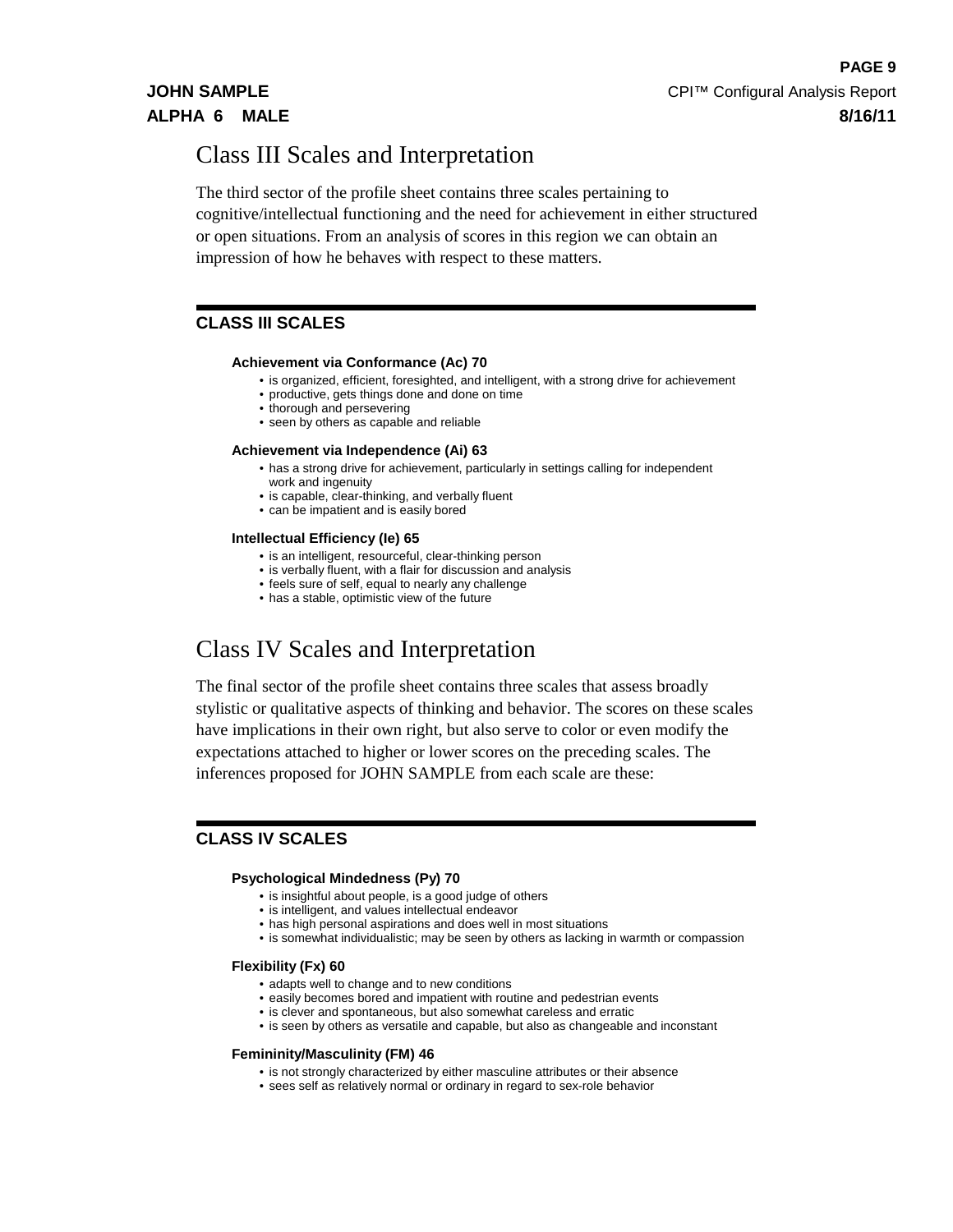# **PART IV** Seven special purpose scales

From time to time, various special purpose scales and indices have been and will continue to be developed. These measures will not always be relevant to the purposes of testing, but in certain circumstances they may be quite informative. At the present time, seven special purpose scales are included in the Configural Analysis Report. Three of them (Managerial Potential, Work Orientation, and Law Enforcement Orientation) are directly related to occupational issues. The other four pertain to creativity, leadership, amicability, and the tender versus tough-minded continuum. Published accounts for Mp, Wo, CT, and Lp are cited in the references (see last page), and reports are being developed for Ami, Leo, and Tm.

# **SCALES AND INTERPRETATION**

| <b>Scale</b>                               | Raw<br>Score | <b>Standard Score</b><br>for Males | <b>Standard Score</b><br>for Total Norms | Interpretation                                                                                                                                                       |
|--------------------------------------------|--------------|------------------------------------|------------------------------------------|----------------------------------------------------------------------------------------------------------------------------------------------------------------------|
| Managerial<br>Potential<br>(Mp)            | 25           | 62                                 | 62                                       | • above average in managerial<br>potential and talent                                                                                                                |
| Work<br>Orientation<br>(W <sub>O</sub> )   | 33           | 59                                 | 59                                       | • above average in work<br>orientation, diligence, and<br>conscientiousness                                                                                          |
| Creative<br>Temperament<br>(CT)            | 26           | 62                                 | 62                                       | • above average in creative<br>temperament; has esthetic<br>interests                                                                                                |
| Leadership<br>Potential<br>(Lp)            | 54           | 59                                 | 59                                       | • above average leadership skills<br>and potential                                                                                                                   |
| Amicability<br>(Ami)                       | 27           | 60                                 | 59                                       | • generally amicable, pleasant,<br>and considerate<br>• is seen as responsible and<br>sympathetic                                                                    |
| Law<br>Enforcement<br>Orientation<br>(Leo) | 22           | 43                                 | 44                                       | • tends to be somewhat<br>nonconforming and<br>unconventional<br>• enjoys cutting corners and<br>getting around the rules<br>• has ups and downs in mood             |
| Tough-<br><b>Mindedness</b><br>(Tm)        | 26           | 60                                 | 61                                       | • in decision-making, values facts<br>and evidence more than<br>emotions and feelings<br>• thorough and industrious<br>• holds firmly to own beliefs and<br>opinions |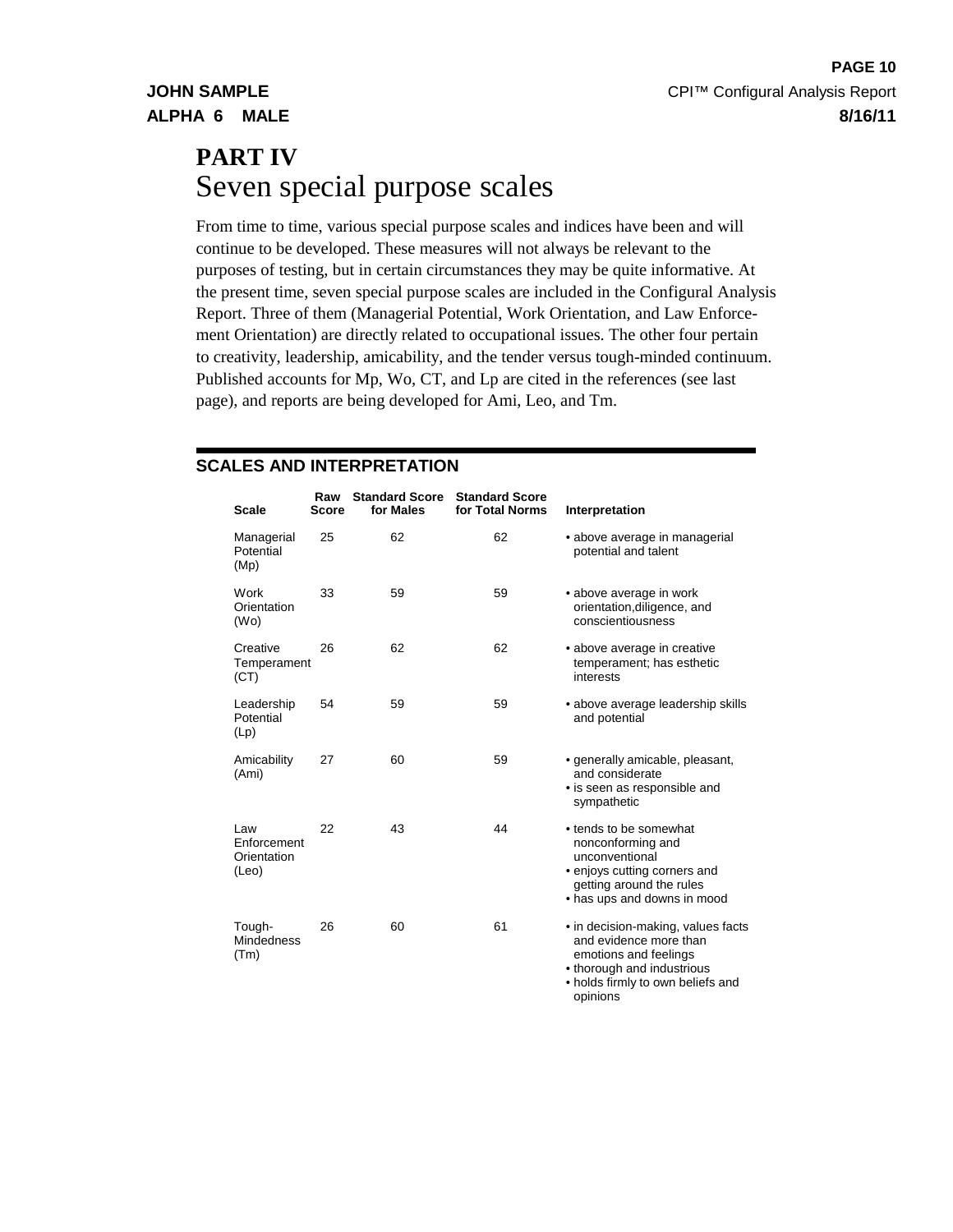# **PART V** A Q-sort description based on the CPI™ instrument

In Part II of this narrative (the section giving the type and level), broad or orienting notions about this person were presented. Then in Part III (the profile of scores on the folk concept scales) and in Part IV (scores on the special purpose scales), more specific comments about this person's psychological attributes were given. Now, in Part V, we go on to a fully individuated reading of the protocol, making use of the 100 descriptive items found in Block's (1961) California Q-set. From the CPI instrument, an estimate has been made of how each of the 100 items would be Q-sorted by someone in a position to know this person, for example, a close friend, a parent, a spouse, a counselor, or a co-worker. The goal in this analysis is to give an accurate and benevolent description of the person tested.

Block's method calls for placing the items in nine groupings, according to relevance or saliency. The five items believed to be most descriptive are placed in Category 9, then the eight items believed to be next in descriptive relevance are placed in Category 8. This sorting is continued down to Category 1, which contains the five items considered to be least relevant or salient. If the category numbers (9, 8, 7, etc.) are used as scores for each item, the Q-sorting based on the CPI instrument can be correlated with any other Q-sorting of this person.

In the text below, each Q-set item is identified by its number, and at the end of the item (in parentheses) the estimate based on the CPI instrument is given.

# **Q-SORTED DESCRIPTIONS**

### **Category 9—Extremely characteristic or salient**

- **Item # Q-set item text and estimate placement value**
- 92. Has social poise and presence; appears socially at ease. (7.28)
- 80. Interested in members of the opposite sex. (6.95)
- 52. Behaves in an assertive fashion. (6.91)
- 3. Has a wide range of interests. (6.86)
- 26. Is productive; gets things done. (6.77)

(CONTINUED ON NEXT PAGE)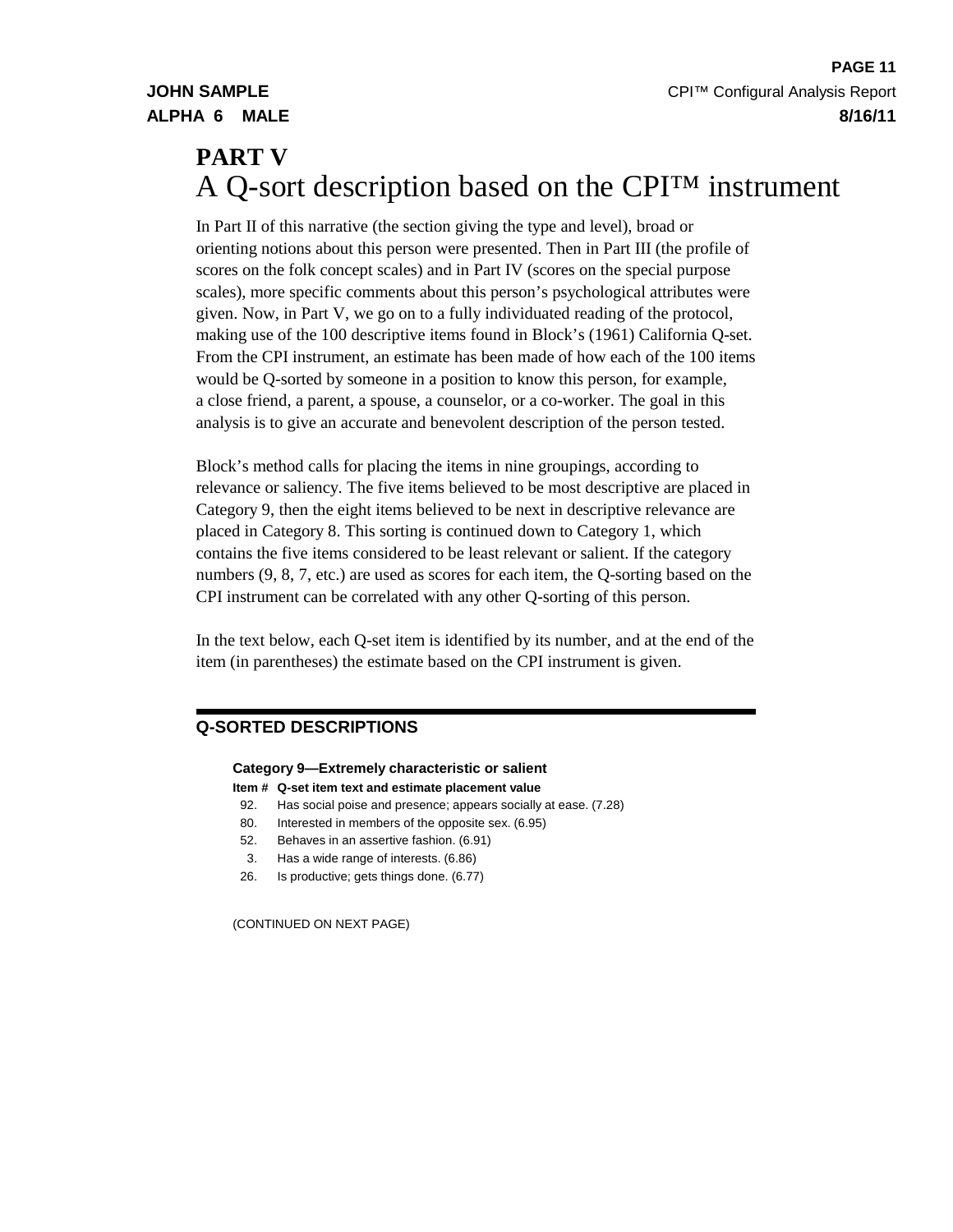### **Q-SORTED DESCRIPTIONS** (CONTINUED)

#### **Category 8—Quite characteristic or salient**

#### **Item # Q-set item text and estimate placement value**

- 18. Initiates humor. (6.74)
- 98. Is verbally fluent; can express ideas well. (6.69)
- 28. Tends to arouse liking and acceptance in people. (6.59)
- 74. Is subjectively unaware of self-concern; feels satisfied with self. (6.59)
- 96. Values own independence and autonomy. (6.58)
- 66. Enjoys esthetic impressions; is esthetically reactive. (6.52)
- 71. Has high aspiration level for self. (6.52)
- 51. Genuinely values intellectual and cognitive matters. (6.45)

#### **Category 7—Fairly characteristic or salient**

#### **Item # Q-set item text and estimate placement value**

- 35. Has warmth; has the capacity for close relationships; compassionate. (6.44)
- 84. Is cheerful. (6.44)
- 54. Emphasizes being with others; gregarious. (6.35)
- 83. Able to see to the heart of important problems. (6.33)
- 24. Prides self on being "objective," rational. (6.32)
- 15. Is skilled in social techniques of imaginative play, pretending, and humor. (6.28)
- 44. Evaluates the motivation of others in interpreting situations. (6.21)
- 88. Is personally charming. (6.17)
- 17. Behaves in a sympathetic or considerate manner. (6.13)
- 57. Is an interesting, arresting person. (6.03)
- 64. Is socially perceptive of a wide range of interpersonal cues. (6.03)
- 43. Is facially and/or gesturally expressive. (6.01)

#### **Category 6—Somewhat characteristic or salient**

#### **Item # Q-set item text and estimate placement value**

- 8. Appears to have a high degree of intellectual capacity. (5.88)
- 2. Is a genuinely dependable and responsible person. (5.85)
- 56. Responds to humor. (5.80)
- 33. Is calm, relaxed in manner. (5.74)
- 4. Is a talkative individual. (5.71)
- 58. Enjoys sensuous experiences (including touch, taste, smell, physical contact). (5.69)
- 72. Concerned with own adequacy as a person, either at conscious or unconscious levels. (5.60)
- 81. Is physically attractive; good-looking. (5.53)
- 60. Has insight into own motives and behavior. (5.42)
- 67. Is self-indulgent. (5.40)
- 89. Compares self to others. Is alert to real or fancied differences between self and other people. (5.33)
- 53. Various needs tend toward relatively direct and uncontrolled expression; unable to delay gratification. (5.28)
- 90. Is concerned with philosophical problems; e.g., religions, values, the meaning of life, etc. (5.26)
- 29. Is turned to for advice and reassurance. (5.22)
- 31. Regards self as physically attractive. (5.18)
- 95. Tends to proffer advice. (5.16)

(CONTINUED ON NEXT PAGE)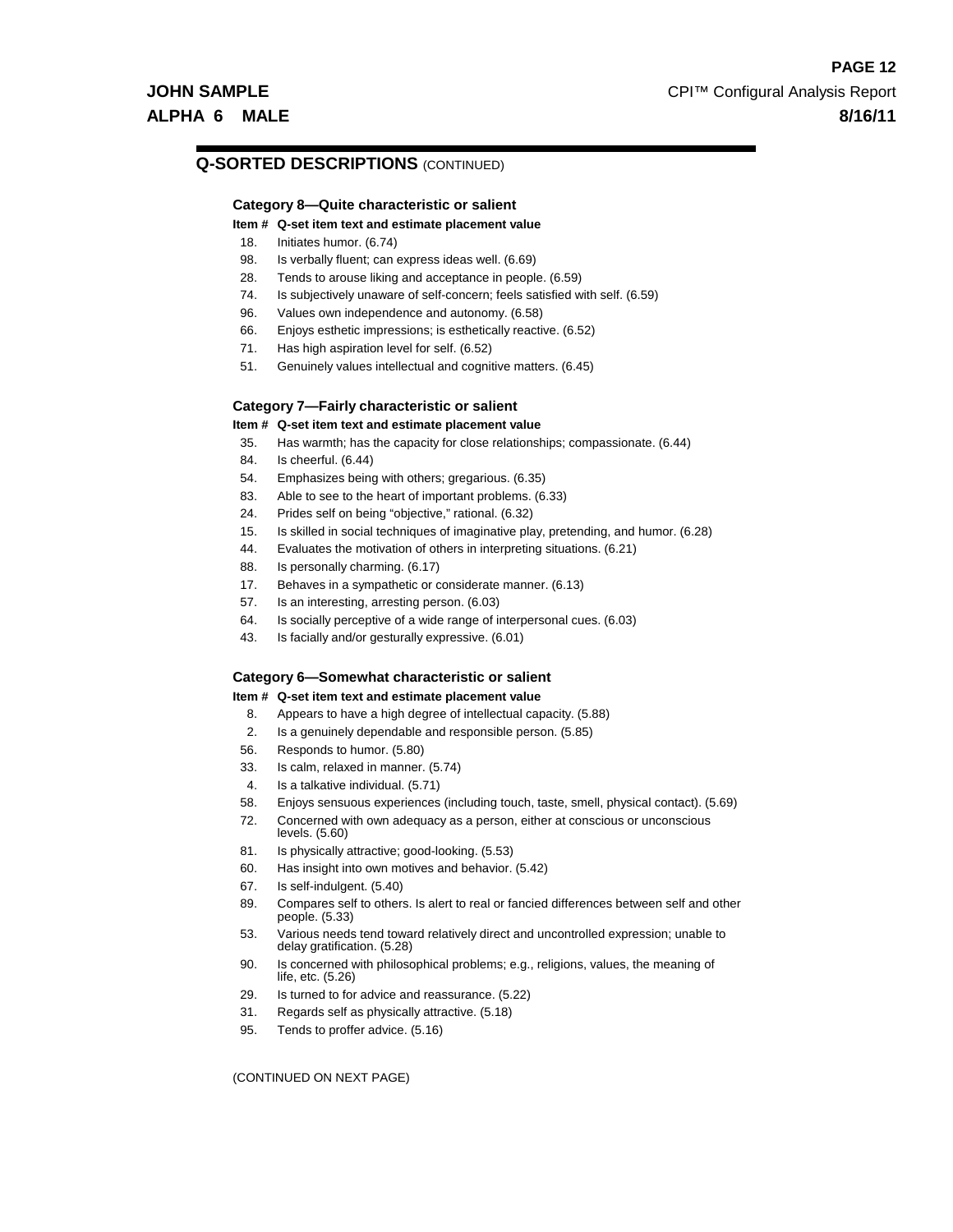### **Q-SORTED DESCRIPTIONS** (CONTINUED)

### **Category 5—Relatively neutral or unimportant**

- **Item # Q-set item text and estimate placement value**
- 5. Behaves in a giving way toward others. (5.14)
- 20. Has a rapid personal tempo; behaves and acts quickly. (5.14)
- 69. Is sensitive to anything that can be construed as a demand. (5.07)
- 32. Seems to be aware of the impression he makes on others. (5.01)
- 91. Is power oriented; values power in self or others. (4.95)
- 100. Does not vary roles; relates to everyone in the same way. (4.87)
- 75. Has a clear-cut, internally consistent personality. (4.82)
- 25. Tends toward over-control of needs and impulses; binds tensions excessively; delays gratification unnecessarily. (4.81)
- 94. Expresses hostile feelings directly. (4.80)
- 1. Is critical, skeptical, not easily impressed. (4.71)
- 73. Tends to perceive many different contexts in sexual terms; eroticizes situations. (4.71)
- 86. Handles anxiety and conflicts by, in effect, refusing to recognize their presence;
- repressive or dissociative tendencies. (4.61) 93. Behaves in a masculine style and manner. (4.59)
- 12. Tends to be self-defensive. (4.55)
- 
- 99. Is self-dramatizing; histrionic. (4.54)
- 39. Thinks and associates to ideas in unusual ways; has unconventional thought processes. (4.49)
- 7. Favors conservative values in a variety of areas. (4.48)
- 76. Tends to project his own feelings and motivations onto others. (4.48)

## **Category 4—Somewhat uncharacteristic or salient**

### **Item # Q-set item text and estimate placement value**

- 62. Tends to be rebellious and non-conforming. (4.47)
- 11. Is protective of those close to him. (4.46)
- 27. Shows condescending behavior in relations with others. (4.43)
- 77. Appears straightforward, forthright, candid in dealing with others. (4.36)
- 16. Is introspective and concerned with self as an object. (4.35)
- 70. Behaves in an ethically consistent manner; is consistent with own personal standards. (4.30)
- 6. Is fastidious. (4.28)
- 34. Over-reactive to minor frustrations; irritable. (4.23)
- 59. Is concerned with own body and the adequacy of its physiological functioning. (4.20)
- 82. Has fluctuating moods. (4.19)
- 65. Characteristically pushes and tries to stretch limits; sees what he can get away with. (4.10)
- 41. Is moralistic. (4.06)
- 46. Engages in personal fantasy and daydreams, fictional speculations. (3.99)
- 13. Is sensitive to anything that can be construed as criticism or an interpersonal slight. (3.96)
- 50. Is unpredictable and changeable in behavior and attitudes. (3.94)
- 85. Emphasizes communication through action and non-verbal behavior. (3.91)

(CONTINUED ON NEXT PAGE)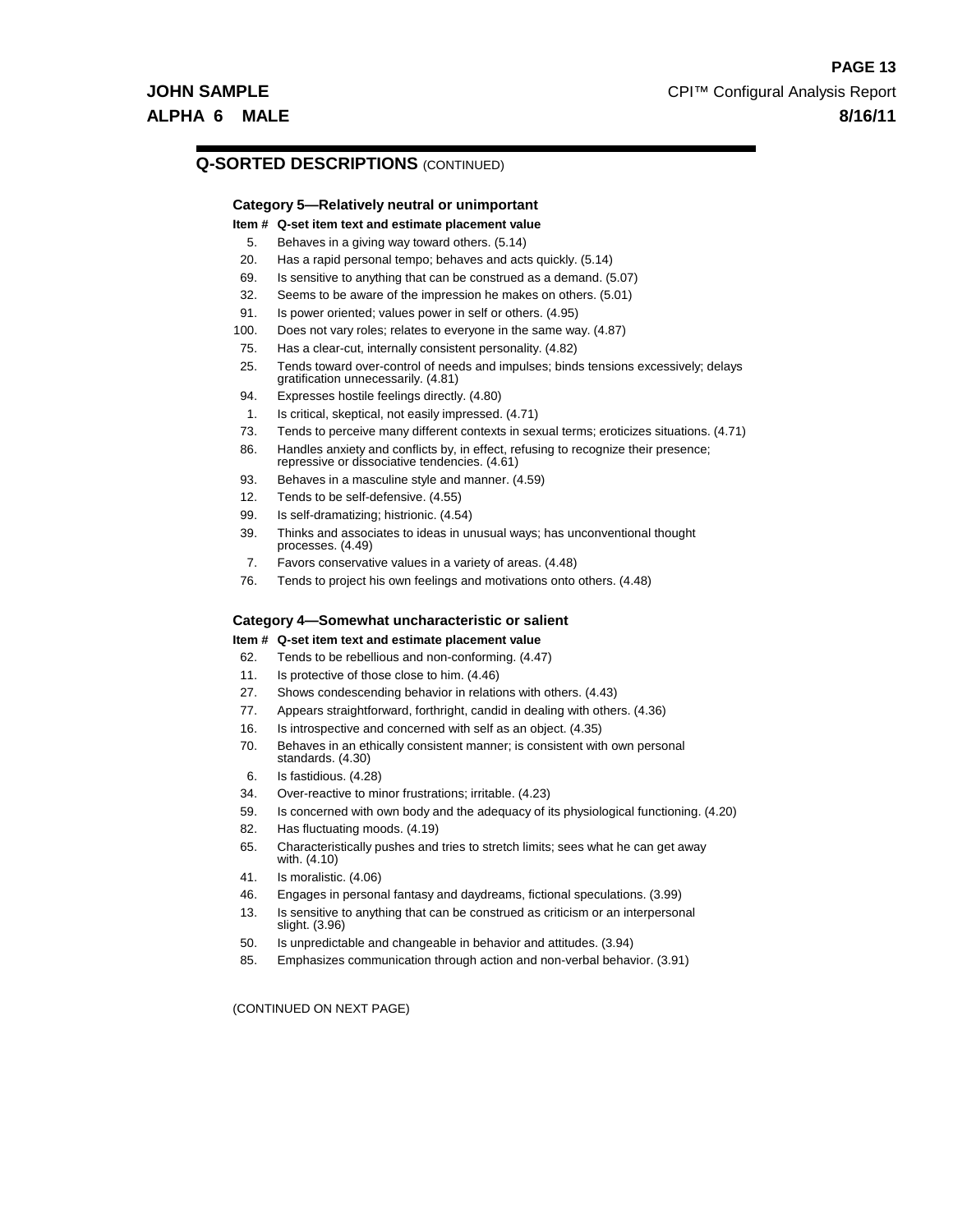### **Q-SORTED DESCRIPTIONS** (CONTINUED)

### **Category 3—Fairly uncharacteristic or negatively salient**

#### **Item # Q-set item text and estimate placement value**

- 48. Keeps people at a distance; avoids close interpersonal relationships. (3.89)
- 87. Interprets basically simple and clear-cut situations in complicated and particularizing ways. (3.88)
- 97. Is emotionally bland; has flattened affect. (3.83)
- 10. Anxiety and tension find outlet in bodily symptoms. (3.82)
- 79. Tends to ruminate and have persistent, preoccupying thoughts. (3.63)
- 19. Seeks reassurance from others. (3.59)
- 37. Is guileful and deceitful, manipulative, opportunistic. (3.57)
- 49. Is basically distrustful of people in general; questions their motivations. (3.51)
- 21. Arouses nurturant feelings in others. (3.50)
- 61. Creates and exploits dependency in people. (3.50)
- 68. Is basically anxious. (3.50)
- 9. Is uncomfortable with uncertainty and complexities. (3.48)

### **Category 2—Quite uncharacteristic or negatively salient**

### **Item # Q-set item text and estimate placement value**

- 23. Extrapunitive; tends to transfer or project blame. (3.36)
- 63. Judges self and others in conventional terms such as "popularity," "the correct thing to do," social pressures, etc. (3.32)
- 47. Has a readiness to feel guilty. (3.05)
- 42. Reluctant to commit self to any definite course of action; tends to delay or avoid action. (2.90)
- 38. Has hostility towards others. (2.79)
- 45. Has a brittle ego-defense system; has a small reserve of integration; would be disorganized and maladaptive when under stress or trauma. (2.75)
- 30. Gives up and withdraws where possible in the face of frustration and adversity. (2.70)
- 14. Genuinely submissive; accepts domination comfortably. (2.58)

### **Category 1—Extremely uncharacteristic or negatively salient**

#### **Item # Q-set item text and estimate placement value**

- 40. Is vulnerable to real or fancied threat; generally fearful. (2.43)
- 36. Is subtly negativistic; tends to undermine and obstruct or sabotage. (2.32)
- 55. Is self-defeating. (2.32)
- 22. Feels a lack of personal meaning in life. (2.21)
- 78. Feels cheated and victimized by life; self-pitying. (1.89)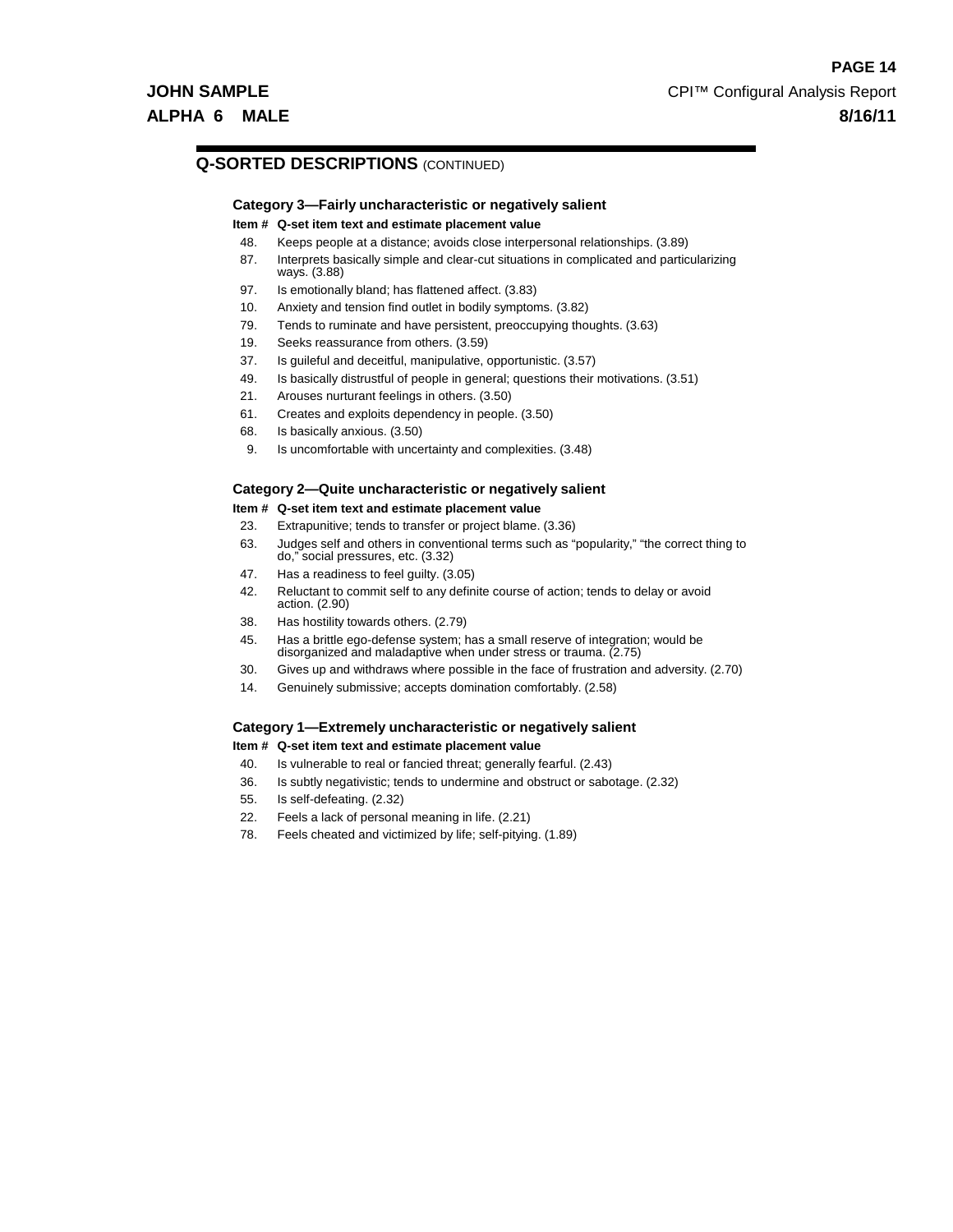# **PART VI** Configural analysis A scale combinations interpretation

Part VI is based closely upon *A Practical Guide to CPI™ Interpretation, Third Edition* (McAllister, 1996). These interpretive hypothesis are derived from configurations of two or more scales, and are presented here in two distinct sections. Hypotheses derived from empirical research will be considered first, followed by more speculative hypotheses developed by McAllister and his colleagues. In general, comments will be restricted only to those configurations on which JOHN SAMPLE has obtained extreme scores.

*A disclaimer is in order: As scale configurations are inherently less stable than scores on individual scales, the remaining comments, particularly those in the speculative section, must be considered as tentative.*

## **EMPIRICALLY BASED HYPOTHESES**

**High**

**Dominance 63**

**Capacity for Status 73**

#### **Social Presence 66**

- appears to be an executive type who seeks attention through the power of being in charge
- enjoys being at the center of attention
- is likely to be a spirited, high-energy go-getter who is both persuasive and socially charismatic

#### **High**

#### **Dominance 63**

### **Sociability 63**

- exhibits strong, out-front leadership qualities
- appears outgoing; demonstrates initiative
- is likely to exercise dominance through people
- is likely to enjoy directing, advising, and coordinating the activities of others

### **High**

**Tolerance 64**

**Achievement via Conformance 70**

**Achievement via Independence 63**

**Intellectual Efficiency 65**

**Psychological-mindedness 70**

#### **Flexibility 60**

• is likely to be intelligent and to have strong intellectual interests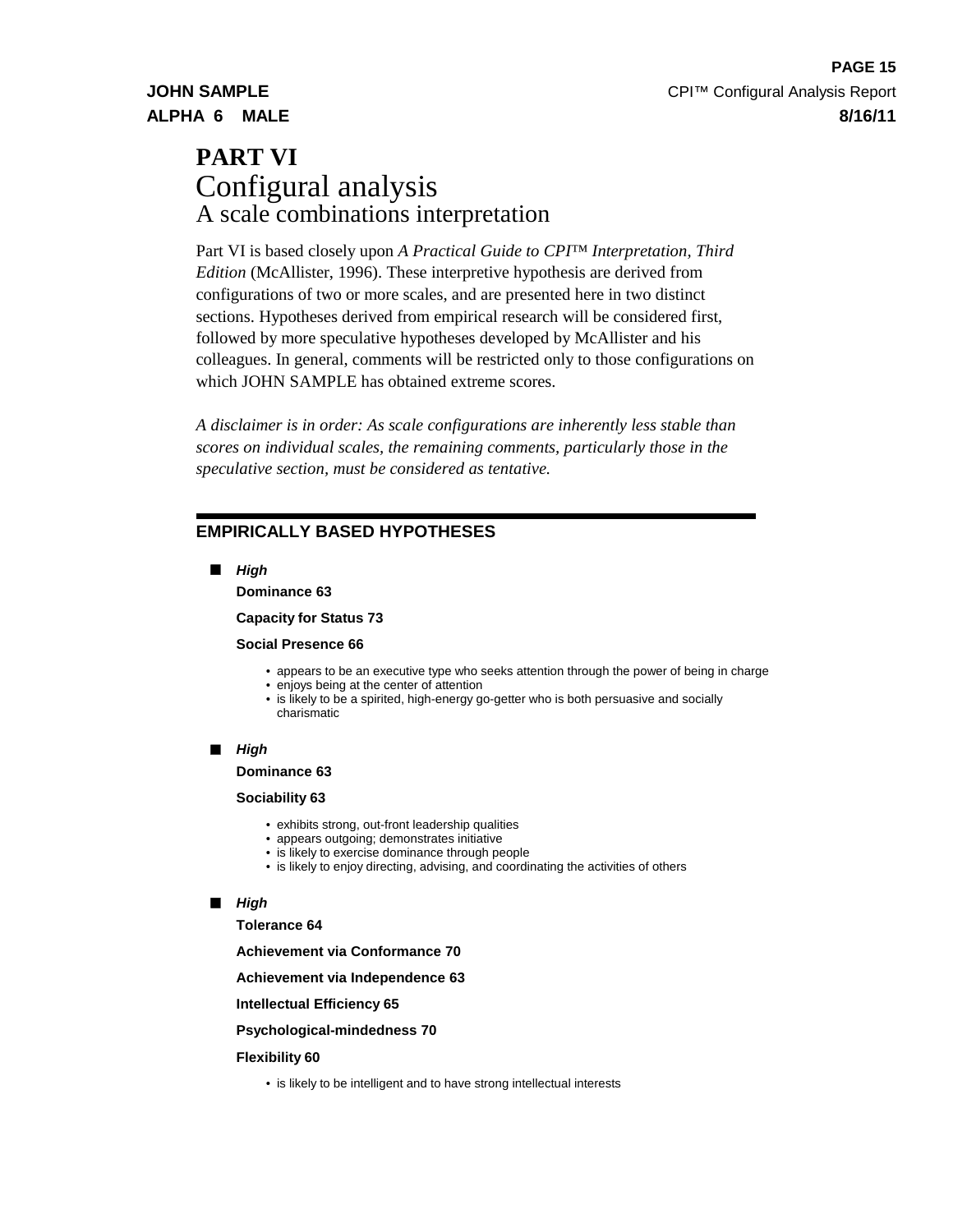#### **Achievement via Conformance 70**

#### **Achievement via Independence 63**

- appears mature, inventive, efficient, organized, and stable
- has broad interests
- is independent, yet able to conform
- puts pressure on self to do well at whatever is undertaken
- evidences considerable determination, tenacity, and high expectations of self and others

## **SPECULATIVE HYPOTHESES**

**High**

**Dominance 63**

#### **Empathy 67**

#### **Psychological-mindedness 70**

- tempers dominance with a degree of sensitivity to others
- is assertive and dominant, though not likely to come off as overly authoritarian or heavyhanded
- **High**

**Dominance 63**

**Sociability 63**

#### **Social Presence 66**

#### **Empathy 67**

- is effective as a team builder and team leader
- can integrate different opinions and keep team members on track

#### **High**

#### **Dominance 63**

#### **Self-acceptance 72**

- is assertively and straightforwardly cocky, egotistical, and arrogant
- has a high opinion of self and may sometimes underestimate the difficulty of things or overestimate own capabilities

#### **High**

#### **Dominance 63**

**Social Presence 66**

#### **Self-acceptance 72**

- may be seen as an assertive, competitive individual who displays dominance in an active, out-front, energetic manner
- is likely to have a strong need to win and may be seen as cocky and egotistical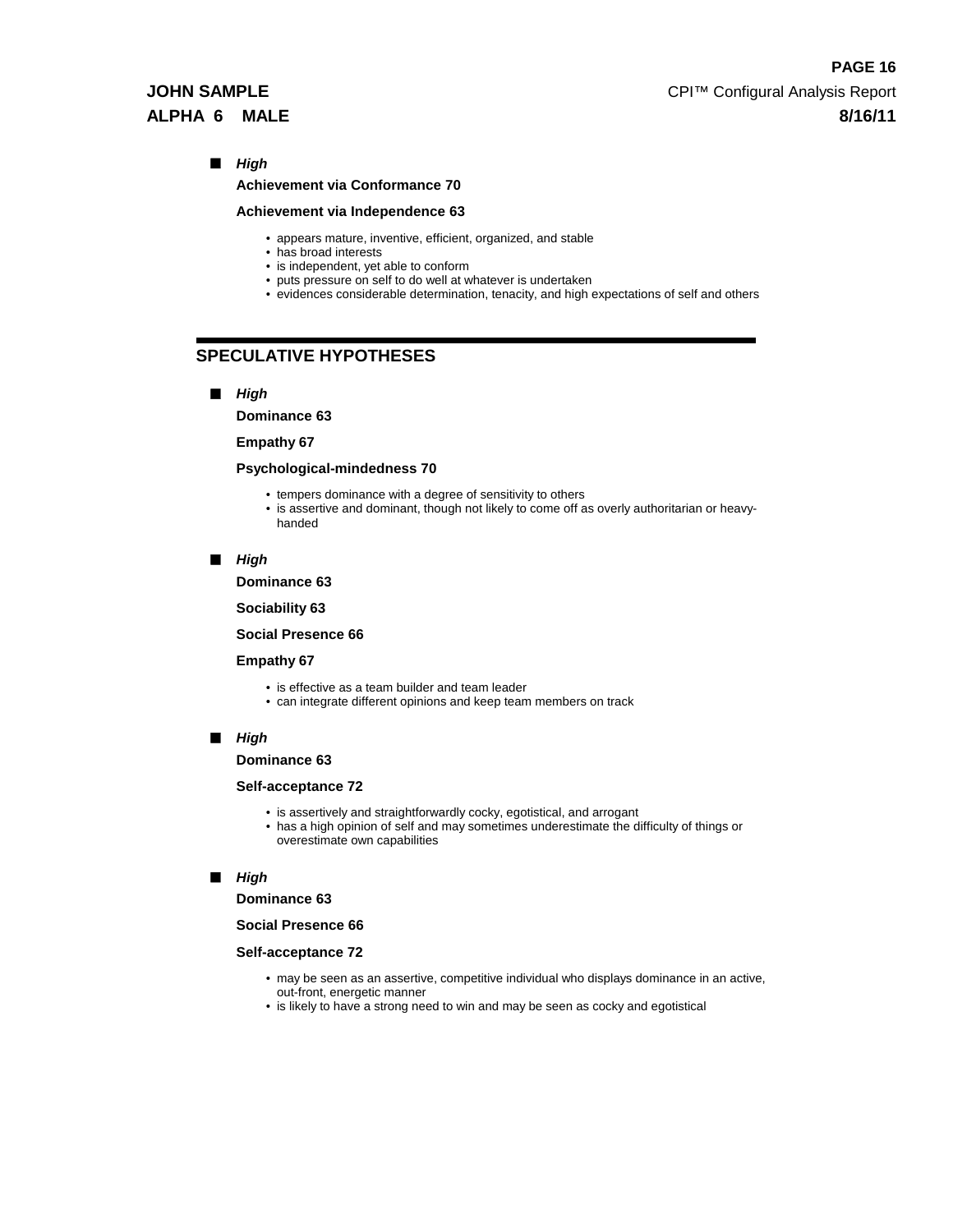**Dominance 63**

#### **Self-acceptance 72**

#### **Achievement via Conformance 70**

- may demonstrate strong needs to win and to be in control
- may appear outspoken and indifferent, or determined to avoid rejection
- may need lots of attention and become demanding and critical if expectations are not met • is likely to need clear structure and definite expectations, and is a strong achiever who does not easily compromise
- may not develop others or delegate responsibility and is more likely to make others dependent on him
- if in charge, weaker people are likely to stay on while stronger people leave the organization or become frustrated
- may sense that his leadership style is ineffective without understanding why
- may have significant underlying insecurities

#### **High**

#### **Dominance 63**

#### **Self-acceptance 72**

#### **Achievement via Independence 63**

- is likely to be an independent performer who needs to run his own show
- appears creative or original
- may need to be seen as both powerful and unique
- may be a sophisticated entrepreneur, an actor, or a politician, who is skilled at manipulating people

#### **High**

#### **Capacity for Status 73**

#### **Social Presence 66**

- may seem arrogant
- is likely to need attention, recognition, and power

#### **High**

**Capacity for Status 73**

#### **Self-acceptance 72**

• probably handles pressure well

#### **High**

#### **Social Presence 66**

#### **Self-acceptance 72**

- may be insecure and possess a strong need to prove himself
- is likely to fear failure or rejection and may have difficulty bouncing back from mistakes or lack of success
- may be a prima donna who can easily be swayed by flattery
- may be a good salesperson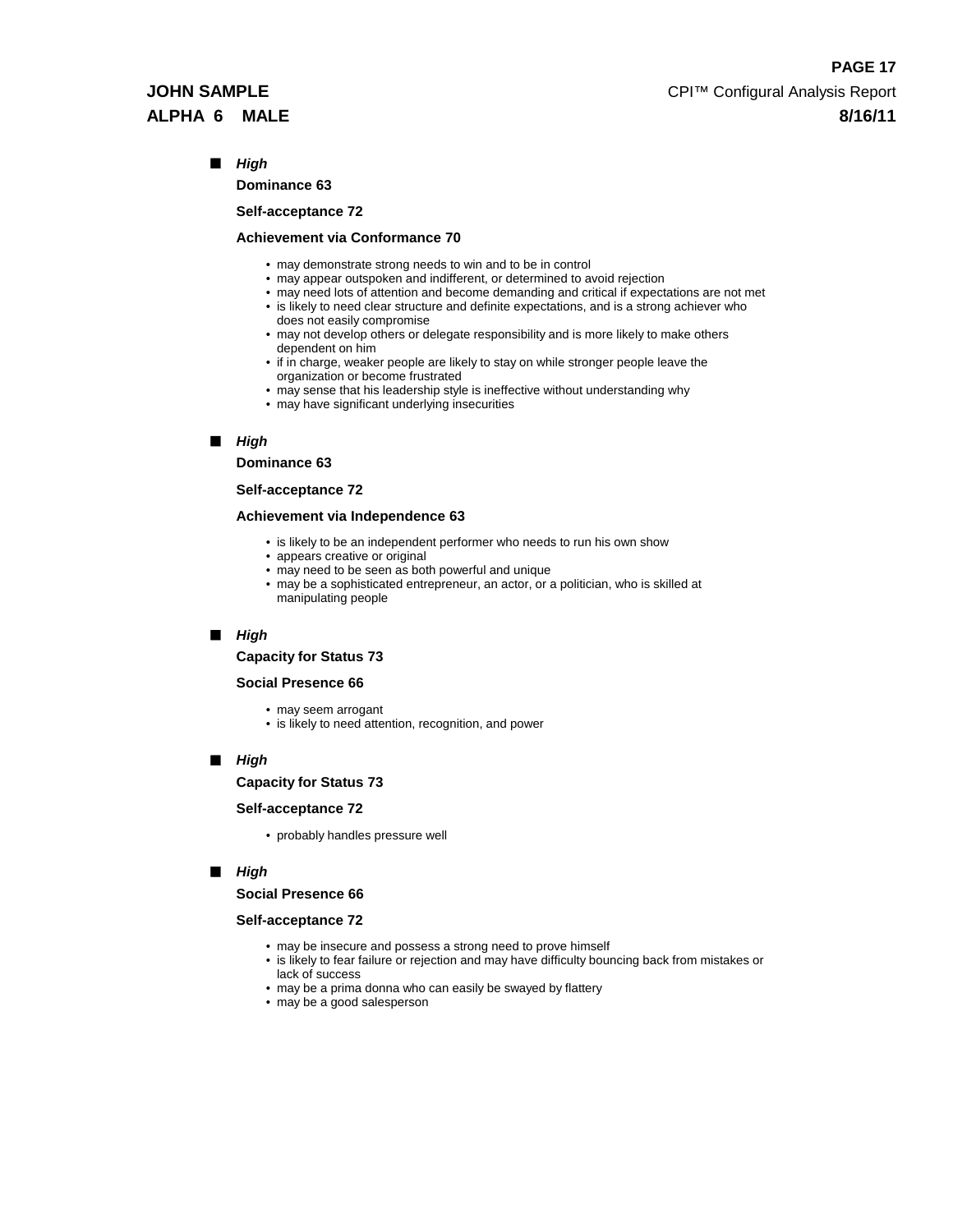**Independence 65**

#### **Achievement via Independence 63**

- may be independent and a lone wolf, preferring to gain success through his own
- endeavors rather than through others
- is non-affiliative in orientation

#### **High**

**Empathy 67**

#### **Psychological-mindedness 70**

• is likely to be quite effective at reading others and responding accurately to their needs

#### **High**

**Tolerance 64**

#### **Psychological-mindedness 70**

#### **Flexibility 60**

- is able to assume a broad perspective
- can look beyond the confines of his job or position
- quickly recognizes even subtle cues that signal changes in the environment

#### **High**

#### **Achievement via Conformance 70**

#### **Achievement via Independence 63**

#### **Intellectual Efficiency 65**

- is likely to learn new things easily
- appears able to work within a structure
- is likely to prefer a measure of individual freedom
- may not like close supervision
- appears quick, adept, resourceful, generally efficient, and well-organized

#### **High**

#### **Achievement via Independence 63**

#### **Flexibility 60**

- is likely to be independent, versatile, innovative, and adaptable
- craves variety and change in his work
- may sometimes take on too much
- might occasionally overlook details
- tends to move quickly from one task or project to the next and can be distractible
- may not exhibit consistent follow-through

#### **High**

#### **Achievement via Independence 63**

#### **Psychological-mindedness 70**

- tends to be very rational, analytical, clear-thinking, and logical
- appreciates and deals effectively with complex issues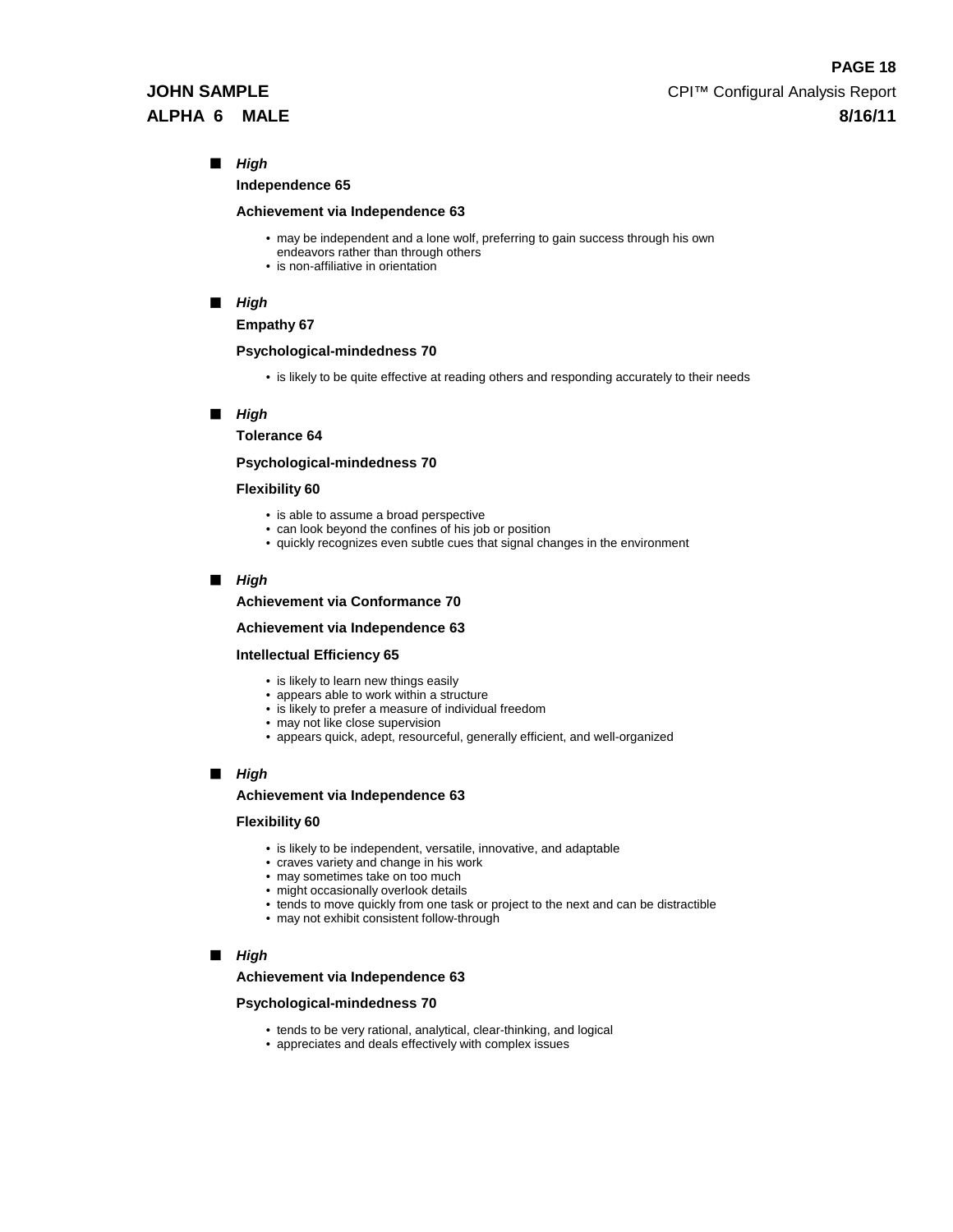**Intellectual Efficiency 65**

### **Psychological-mindedness 70**

- may appear aloof and detached
- is likely to be intellectually efficient, but may respect people in general rather than on an individual person basis
- may appear to dislike one-on-one interaction
- is more task than people-oriented
- may be out of touch with his own feelings and is unlikely to get involved with other peoples' needs